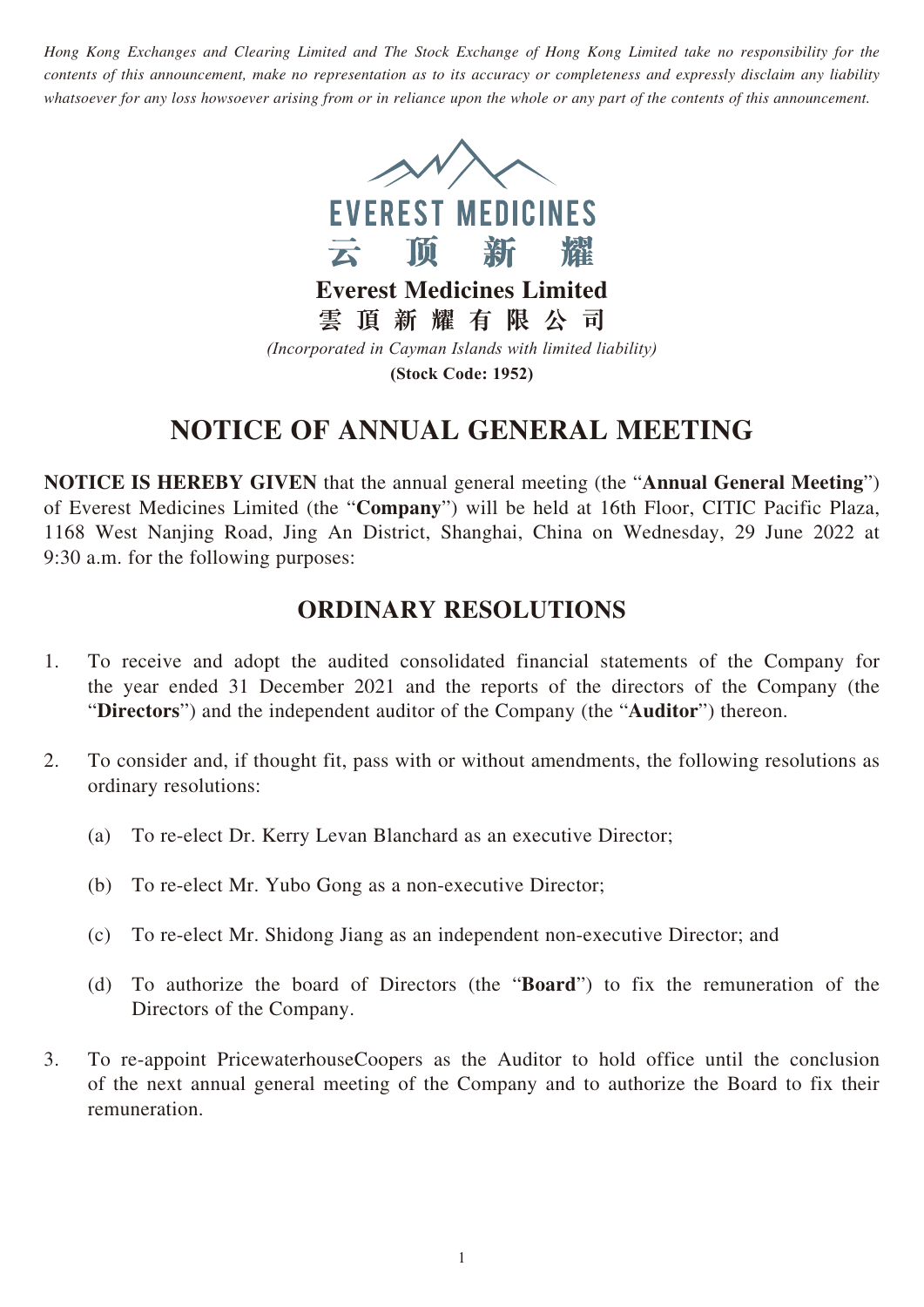4. To consider and, if thought fit, pass with or without amendments, the following resolution as an ordinary resolution:

### "**THAT**:

- (a) subject to compliance with the prevailing requirements of the Rules Governing the Listing of Securities on The Stock Exchange of Hong Kong Limited and paragraph (b) below, a general mandate be and is hereby generally and unconditionally given to the Directors to exercise during the Relevant Period (as defined below) all the powers of the Company to repurchase its shares in accordance with all applicable laws, rules and regulations;
- (b) the total number of shares of the Company to be repurchased pursuant to the mandate in paragraph (a) above shall not exceed 10% of the total number of issued shares of the Company as at the date of passing of this resolution (subject to adjustment in the case of any consolidation or subdivision of shares of the Company after the date of passing of this resolution); and
- (c) for the purposes of this resolution:

"**Relevant Period**" means the period from the passing of this resolution until whichever is the earliest of:

- (i) the conclusion of the next annual general meeting of the Company;
- (ii) the expiration of the period within which the next annual general meeting of the Company is required by the articles of association of the Company or any applicable laws to be held; and
- (iii) the date on which the authority set out in this resolution is revoked or varied by an ordinary resolution of the shareholders in general meeting."
- 5. To consider and, if thought fit, pass with or without amendments, the following resolution as an ordinary resolution:

### "**THAT**:

(a) subject to compliance with the prevailing requirements of the Rules Governing the Listing of Securities on The Stock Exchange of Hong Kong Limited and paragraph (b) below, a general mandate be and is hereby generally and unconditionally given to the Directors to allot, issue and deal with additional shares in the capital of the Company and to make or grant offers, agreements and options which might require the exercise of such powers during or after the end of the Relevant Period (as defined below) in accordance with all applicable laws, rules and regulations;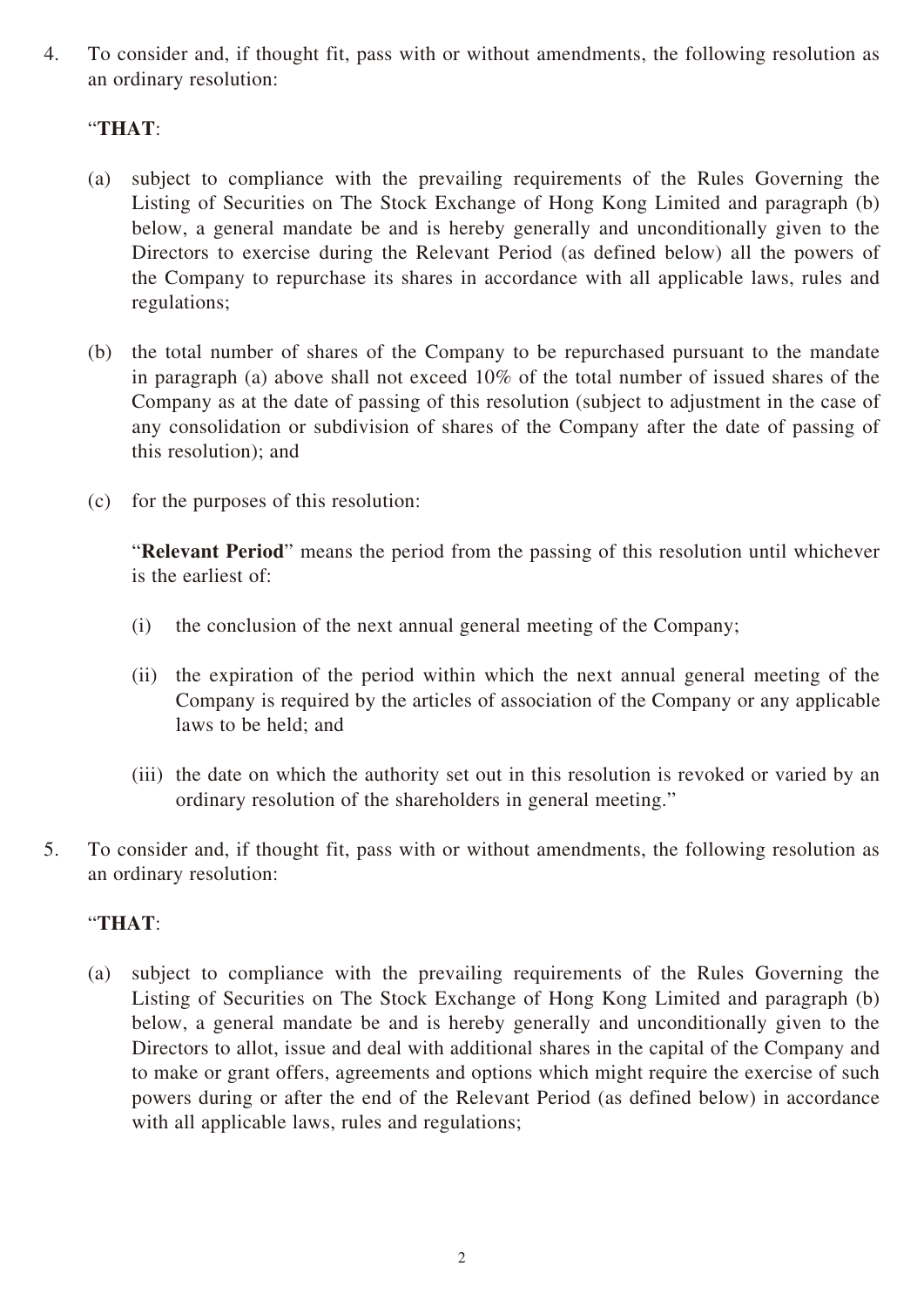- (b) the aggregate number of shares allotted or agreed conditionally or unconditionally to be allotted by the Directors pursuant to the mandate in paragraph (a) above, otherwise than pursuant to:
	- (i) a Rights Issue (as defined below);
	- (ii) the exercise of options under a share option scheme of the Company; and
	- (iii) any scrip dividend scheme or similar arrangement providing for the allotment of shares in lieu of the whole or part of a dividend on shares of the Company in accordance with the articles of association of the Company,

shall not exceed 20% of the total number of issued shares of the Company as at the date of passing of this resolution (subject to adjustment in the case of any consolidation or subdivision of shares of the Company after the date of passing of this resolution); and

(c) for the purposes of this resolution:

"**Relevant Period**" means the period from the passing of this resolution until whichever is the earliest of:

- (i) the conclusion of the next annual general meeting of the Company;
- (ii) the expiration of the period within which the next annual general meeting of the Company is required by the articles of association of the Company or any applicable laws to be held; and
- (iii) the date on which the authority set out in this resolution is revoked or varied by an ordinary resolution of the shareholders in general meeting.

"**Rights Issue**" means an offer of shares open for a period fixed by the Directors to holders of shares of the Company or any class thereof on the register on a fixed record date in proportion to their then holdings of such shares or class thereof (subject to such exclusions or other arrangements as the Directors may deem necessary or expedient in relation to fractional entitlements or having regard to any restrictions or obligations under the laws of any relevant jurisdiction or the requirements of any recognized regulatory body or any stock exchange)."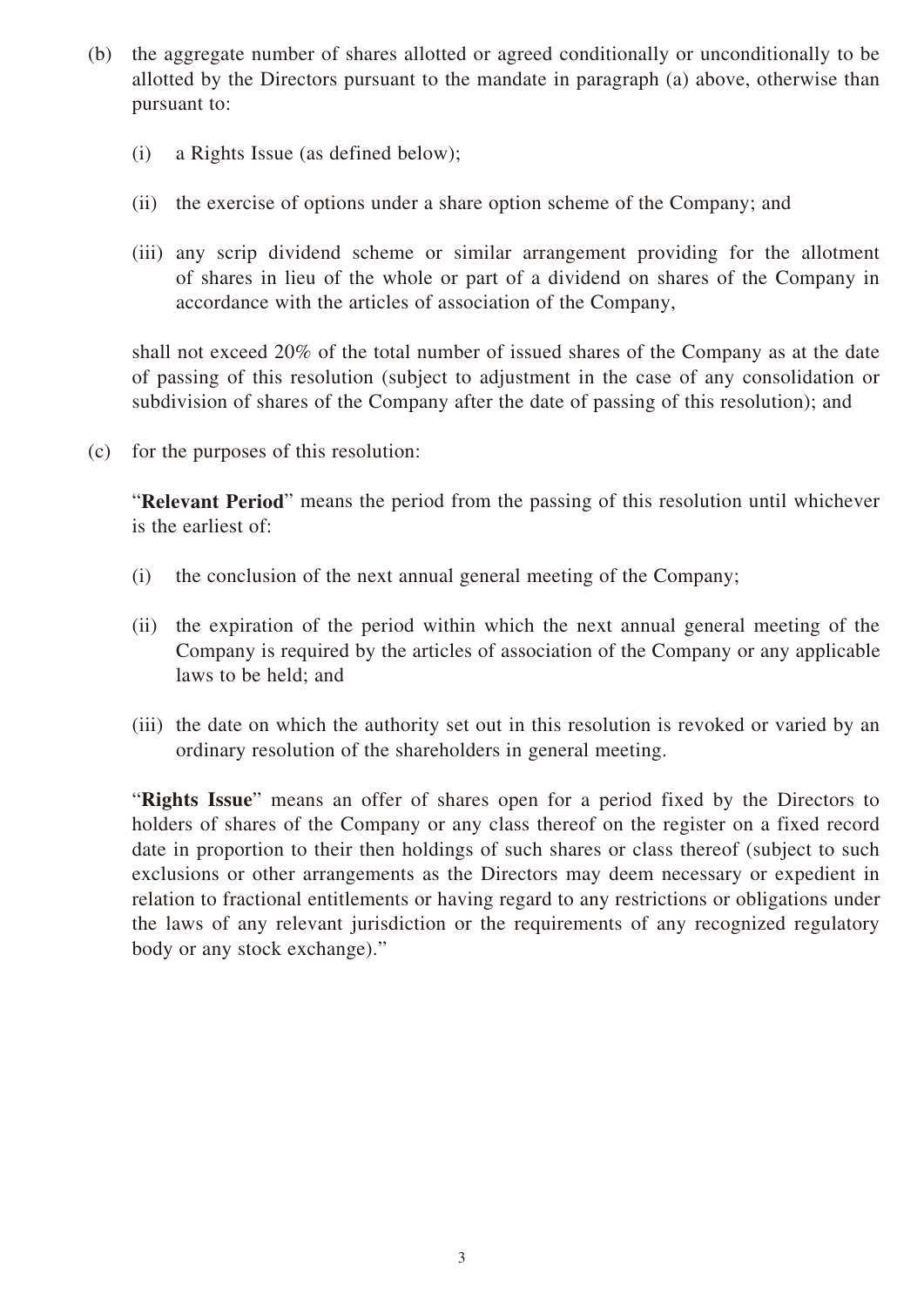6. To consider and, if thought fit, pass with or without amendments, the following resolution as an ordinary resolution:

"**THAT** conditional upon the passing of the resolutions set out in items 4 and 5 of the notice convening this meeting (the "**Notice**"), the general mandate referred to in the resolution set out in item 5 of the Notice be and is hereby extended by the addition to the aggregate number of shares which may be allotted and issued or agreed conditionally or unconditionally to be allotted and issued by the Directors pursuant to such general mandate of the number of shares repurchased by the Company pursuant to the mandate referred to in resolution set out in item 4 of the Notice, provided that such number of shares shall not exceed 10% of the total number of issued shares of the Company as at the date of passing of this resolution (subject to adjustment in the case of any consolidation or subdivision of shares of the Company after the date of passing of this resolution)."

7. To consider and, if thought fit, pass with or without amendments, the following resolutions as ordinary resolutions:

#### "**THAT**

- (a) the grant of share awards (the "**2021 Awards**") to Dr. Kerry Levan Blanchard in accordance with the terms of the post-IPO share award scheme adopted by the Shareholders on 21 September 2020 (the "**Post-IPO Share Award Scheme**"), subject to all applicable laws, rules, regulations and the applicable grant letter, be hereby approved and confirmed;
- (b) the grant of 2021 Awards to Mr. Ian Ying Woo in accordance with the terms of the Post-IPO Share Award Scheme, subject to all applicable laws, rules, regulations and the applicable grant letter, be hereby approved and confirmed;
- (c) the grant of 2021 Awards to Mr. Xiaofan Zhang in accordance with the terms of the Post-IPO Share Award Scheme, subject to all applicable laws, rules, regulations and the applicable grant letter, be hereby approved and confirmed;
- (d) the grant of 2021 Awards to Ms. Xu Zhu in accordance with the terms of the Post-IPO Share Award Scheme and the pre-IPO employee equity plan adopted on 25 December 2018, amended and restated on 17 February 2020 (the "**Pre-IPO ESOP**"), subject to all applicable laws, rules, regulations and the applicable grant letter, be hereby approved and confirmed;
- (e) the grant of 2021 Awards to Ms. Yang Shi in accordance with the terms of the Post-IPO Share Award Scheme and the Pre-IPO ESOP, subject to all applicable laws, rules, regulations and the applicable grant letter, be hereby approved and confirmed;
- (f) the grant of 2021 Awards to Dr. Zhengying Zhu in accordance with the terms of the Post-IPO Share Award Scheme and the Pre-IPO ESOP, subject to all applicable laws, rules, regulations and the applicable grant letter, be hereby approved and confirmed;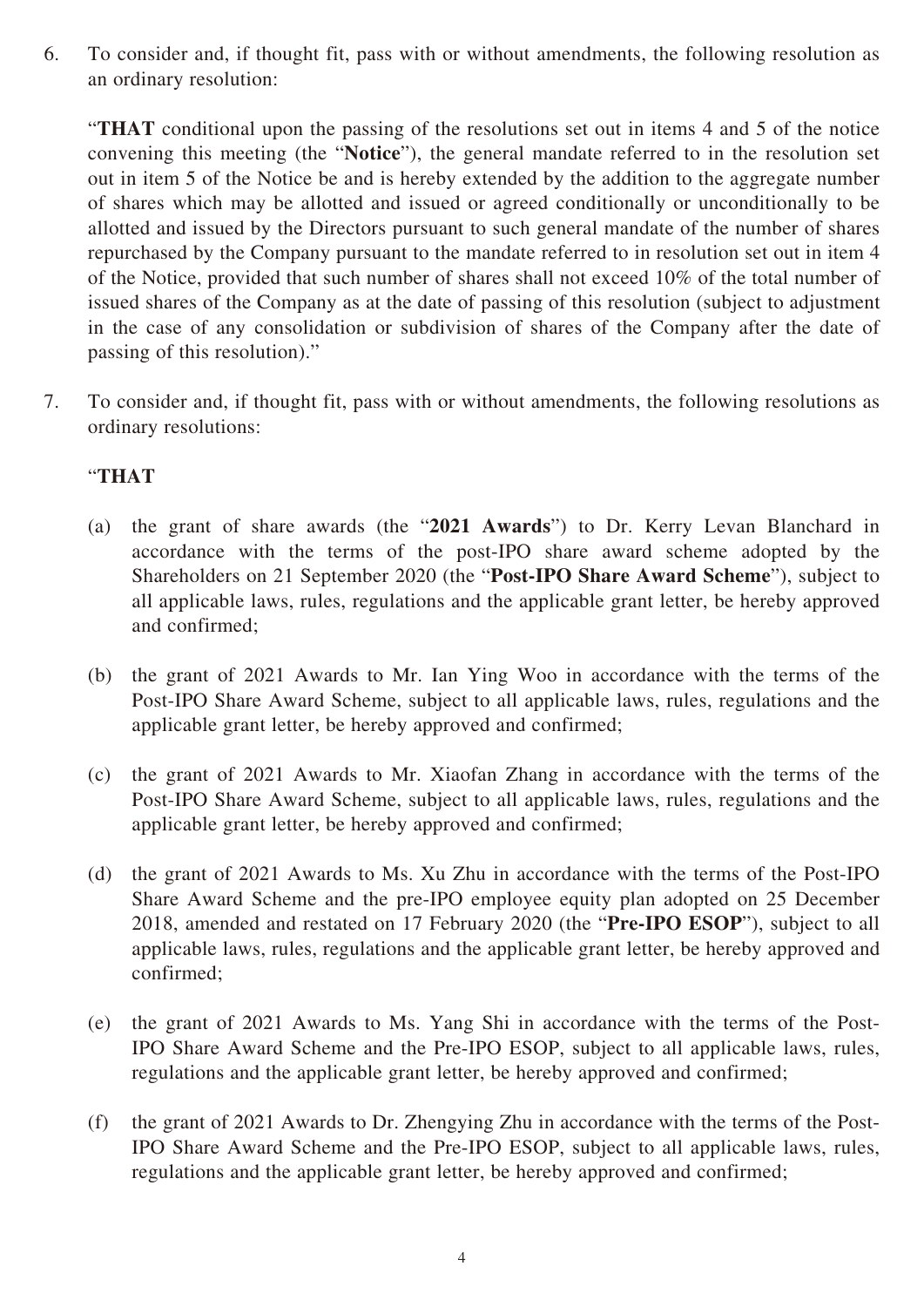- (g) the grant of 2021 Awards to Mr. Yuan Gao in accordance with the terms of the Post-IPO Share Award Scheme and the Pre-IPO ESOP, subject to all applicable laws, rules, regulations and the applicable grant letter, be hereby approved and confirmed;
- (h) the grant of 2021 Awards to Ms. Min Yu in accordance with the terms of the Post-IPO Share Award Scheme, subject to all applicable laws, rules, regulations and the applicable grant letter, be hereby approved and confirmed;
- (i) the grant of 2021 Awards to Mr. Zixin Qiao in accordance with the terms of the Post-IPO Share Award Scheme, subject to all applicable laws, rules, regulations and the applicable grant letter, be hereby approved and confirmed; and
- (j) any one or more of the Directors of the Company, with the exception of Dr. Kerry Levan Blanchard, Mr. Ian Ying Woo and Mr. Xiaofan Zhang in respect to the proposed grant of 2021 Awards to each of them, respectively, be authorised to exercise the powers of the Company to allot and issue the ordinary shares of the Company pursuant to the proposed grant of 2021 Awards (the "**2021 Award Shares**") under the specific mandate granted to the Directors by the shareholders of the Company (the "**Shareholders**") pursuant to the unanimous written resolutions of all the Shareholders dated 21 September 2020 in accordance with the terms of the Post-IPO Share Award Scheme and the unanimous written resolutions of all the Shareholders dated 25 December 2018, amended and restated on 17 February 2020, in accordance with the terms of the Pre-IPO ESOP, such that the 2021 Award Shares shall rank pari passu in all respects among themselves and with the existing ordinary shares in issue at the date of the allotment and issuance of the 2021 Award Shares, and that he/she/they, be and is/are hereby authorised to take such actions, do such things, which in their opinion may be necessary, desirable or expedient for the purpose of giving effect to and/or to implement the transactions contemplated in  $7(a)$  to (i) above."
- 8. To consider and, if thought fit, pass with or without amendments, the following resolutions as ordinary resolutions:

### "**THAT**

- (a) the grant of share awards (the "**2022 Awards**") to Ms. Min Yu in accordance with the terms of the Post-IPO Share Award Scheme, subject to all applicable laws, rules, regulations and the applicable grant letter, be hereby approved and confirmed;
- (b) the grant of 2022 Awards to Mr. Zixin Qiao in accordance with the terms of the Post-IPO Share Award Scheme, subject to all applicable laws, rules, regulations and the applicable grant letter, be hereby approved and confirmed;
- (c) the grant of 2022 Awards to Dr. Heasun Park in accordance with the terms of the Post-IPO Share Award Scheme, subject to all applicable laws, rules, regulations and the applicable grant letter, be hereby approved and confirmed;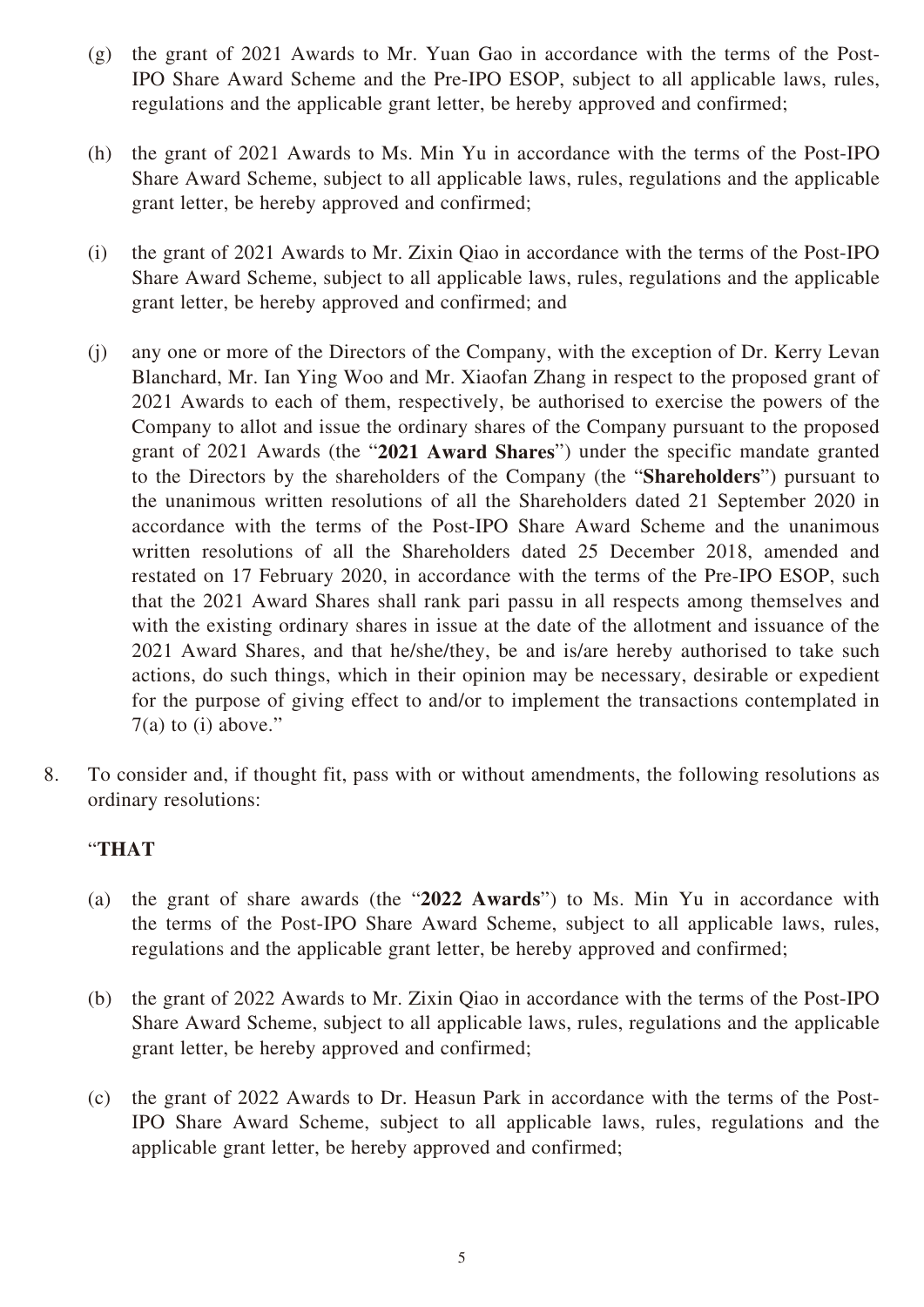- (d) the grant of 2022 Awards to Mr. Ng Kah San in accordance with the terms of the Post-IPO Share Award Scheme, subject to all applicable laws, rules, regulations and the applicable grant letter, be hereby approved and confirmed;
- (e) the grant of 2022 Awards to Mr. Yuan Gao in accordance with the terms of the Post-IPO Share Award Scheme, subject to all applicable laws, rules, regulations and the applicable grant letter, be hereby approved and confirmed; and
- (f) any one or more of the Directors of the Company be authorised to exercise the powers of the Company to allot and issue the ordinary shares of the Company pursuant to the proposed grant of 2022 Awards (the "**2022 Award Shares**") under the specific mandate granted to the Directors by the Shareholders pursuant to the unanimous written resolutions of all the Shareholders dated 21 September 2020 in accordance with the terms of the Post-IPO Share Award Scheme, such that the 2022 Award Shares shall rank pari passu in all respects among themselves and with the existing ordinary shares in issue at the date of the allotment and issuance of the 2022 Award Shares, and that he/she/they, be and is/are hereby authorised to take such actions, do such things, which in their opinion may be necessary, desirable or expedient for the purpose of giving effect to and/or to implement the transactions contemplated in 8(a) to (e) above.
- 9. To consider and, if thought fit, pass with or without amendments, the following resolutions as ordinary resolutions:

### "**THAT**

- (a) the grant of performance target awards (the "**Performance Target Awards**") to Dr. Kerry Levan Blanchard in accordance with the terms of the Post-IPO Share Award Scheme, subject to all applicable laws, rules, regulations and the applicable grant letter, be hereby approved and confirmed;
- (b) the grant of the Performance Target Awards to Mr. Ian Ying Woo in accordance with the terms of the Post-IPO Share Award Scheme, subject to all applicable laws, rules, regulations and the applicable grant letter, be hereby approved and confirmed;
- (c) the grant of the Performance Target Awards to Mr. Xiaofan Zhang in accordance with the terms of the Post-IPO Share Award Scheme, subject to all applicable laws, rules, regulations and the applicable grant letter, be hereby approved and confirmed; and
- (d) any one or more of the Directors of the Company, with the exception of Dr. Kerry Levan Blanchard, Mr. Ian Ying Woo and Mr. Xiaofan Zhang in respect to the proposed grant of Performance Target Awards to each of them, respectively, be authorised to exercise the powers of the Company to allot and issue the ordinary shares of the Company pursuant to the proposed grant of Performance Target Awards (the "**Performance Target Award Shares**") under the specific mandate granted to the Directors by the Shareholders pursuant to the unanimous written resolutions of all the Shareholders dated 21 September 2020 in accordance with the terms of the Post-IPO Share Award Scheme, such that the Performance Target Award Shares shall rank pari passu in all respects among themselves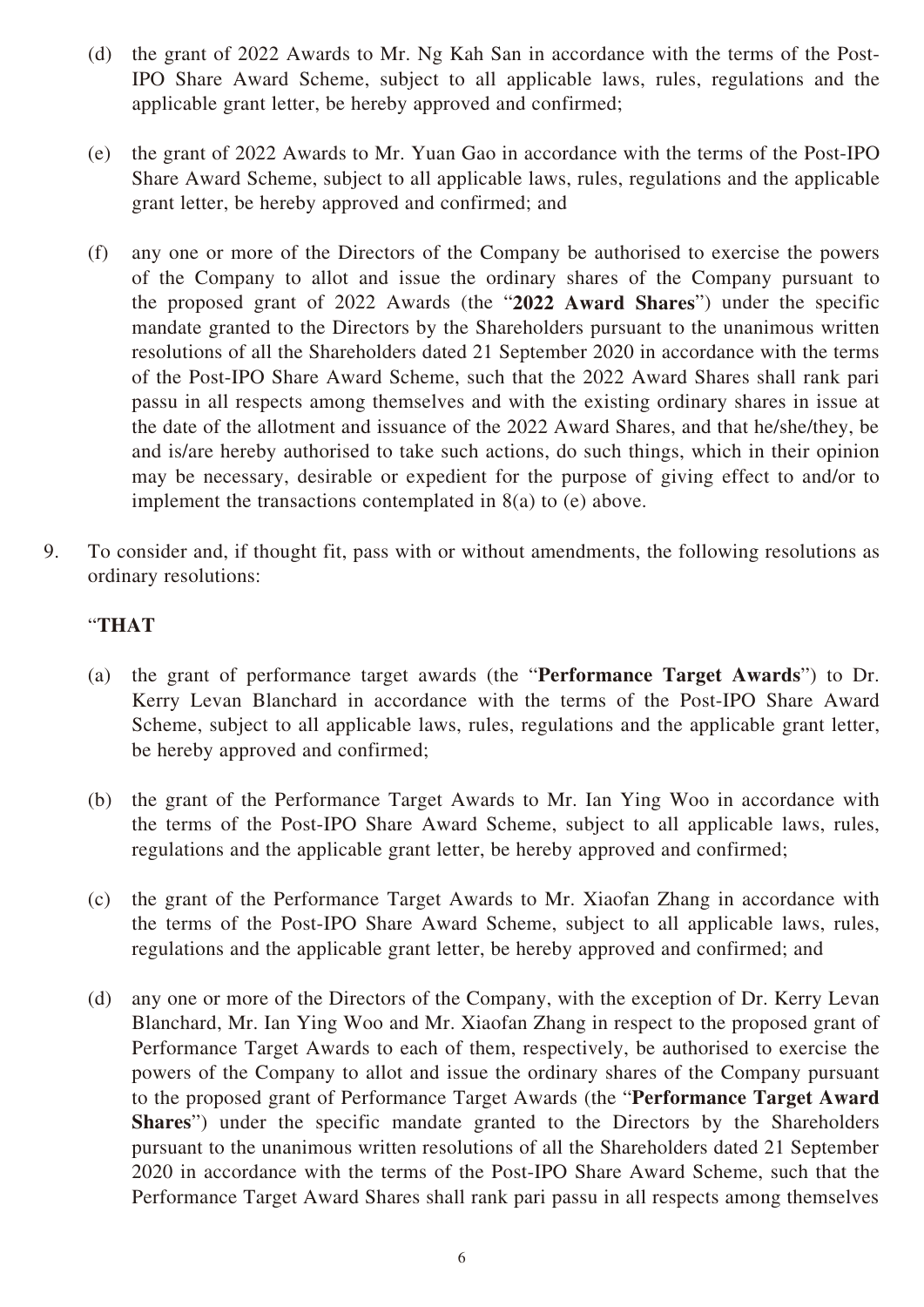and with the existing ordinary shares in issue at the date of the allotment and issuance of the Performance Target Award Shares, and that he/she/they, be and is/are hereby authorised to take such actions, do such things, which in their opinion may be necessary, desirable or expedient for the purpose of giving effect to and/or to implement the transactions contemplated in  $9(a)$  to (c) above."

10. To consider and, if thought fit, pass with or without amendments, the following resolutions as an ordinary resolution:

#### "**THAT**

- (a) the existing scheme limit of the Post-IPO Share Award Scheme be increased by 4,500,000 shares to the new scheme limit of 18,684,519 shares (the "**Increase in Scheme Limit**"), and accordingly,
	- (i) Paragraph 15.1 of the scheme rules of the Post-IPO Share Award Scheme (the "**Scheme Rules**") be and is hereby amended as follows:

the text of Paragraph 15.1 of the Scheme Rules, which reads:

"*The Company shall not make any further grant of Award which will result in the aggregate number of Shares underlying all grants made pursuant to the Scheme (excluding Award Shares that have been forfeited in accordance with the Scheme) to exceed 14,184,519 Shares without Shareholders' approval (the "Scheme Limit"), representing approximately 5% of the total issued Shares immediately after the Company's listing on the Stock Exchange, subject to an annual limit of 2.5% of the total number of issued Shares at the time.*",

shall be deleted in its entirety and replaced with:

"*The Company shall not make any further grant of Award which will result in the aggregate number of Shares underlying all grants made pursuant to the Scheme (excluding Award Shares that have been forfeited in accordance with the Scheme) to exceed 18,684,519 Shares without Shareholders' approval (the "Scheme Limit"), subject to an annual limit of 2.5% of the total number of issued Shares at the time.*"; and

(b) subject to paragraph (a) of this resolution being passed, a mandate (the "**Scheme Mandate**") be and is hereby granted to the Directors to issue, allot, procure the transfer of and otherwise deal with 4,500,000 shares that may be awarded pursuant to the Post-IPO Share Award Scheme upon the Increase in Scheme Limit in excess of those Shares under the Existing Scheme Limit previously approved by the Shareholders;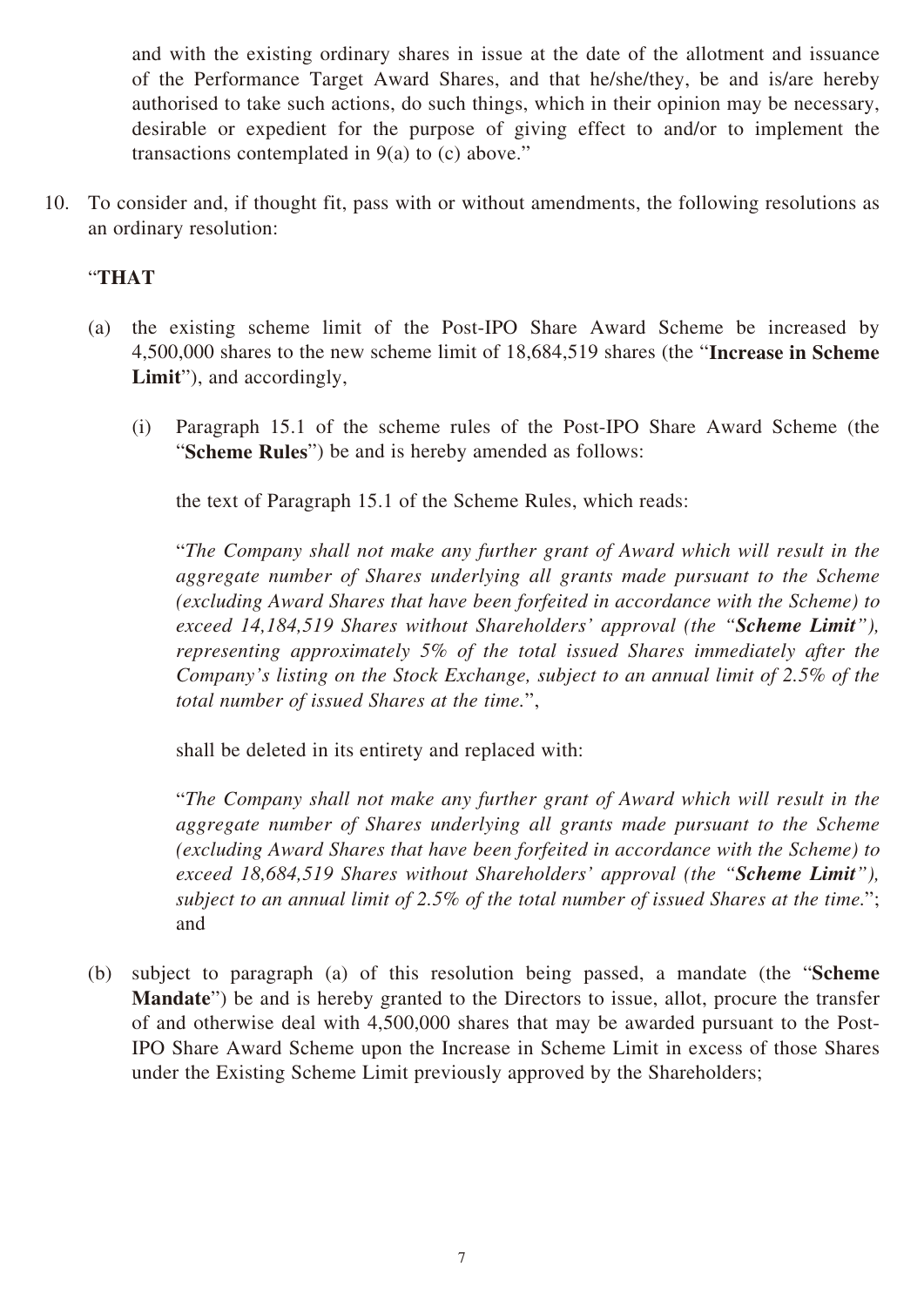(c) any one Director be and is hereby authorised to do all such further acts and things and to sign and execute all such other or further documents and to take all such steps as he/ she may consider necessary, desirable, appropriate or expedient to implement and/or give effect to or otherwise in connection with the Increase in Scheme Limit and the incidental amendment of the Scheme Rules, the Scheme Mandate and the transactions respectively contemplated thereunder or in connection therewith."

## **SPECIAL RESOLUTION**

11. To consider and, if thought fit, to pass the following resolution as a special resolution:

### "**THAT**

- (a) the proposed amendments to the existing memorandum and articles of association of the Company (the "**Proposed Amendments**"), the details of which are set out in Appendix III to the circular of the Company dated 24 May 2022, be and are hereby approved;
- (b) the seventh amended and restated memorandum and articles of association of the Company (the "**Amended and Restated Articles**"), which contains all the Proposed Amendments and a copy of which has been produced to this meeting and marked "A" and initialled by the chairman of the meeting for the purpose of identification, be and is hereby approved and adopted in substitution for and to the exclusion of the existing memorandum and articles of association of the Company with immediate effect; and
- (c) any Director or company secretary of the Company be and is hereby authorised to do all such acts, deeds and things and execute all such documents and make all such arrangements that he/she shall, in his/her absolute discretion, deem necessary or expedient to give effect to the Proposed Amendments and the adoption of the Amended and Restated Articles, including without limitation, attending to the necessary filings with the Registrar of Companies in the Cayman Islands and Hong Kong."

By Order of the Board **Everest Medicines Limited Wei Fu** *Chairman and Executive Director*

Hong Kong, 24 May 2022

*As at the date of this announcement, the Board comprises Mr. Wei Fu as Chairman and Executive Director, Dr. Kerry Levan Blanchard, Mr. Ian Ying Woo and Mr. Xiaofan Zhang as Executive Directors, Mr. Yubo Gong and Ms. Lan Kang as Non-executive Directors, and Mr. Bo Tan, Mr. Yifan Li and Mr. Shidong Jiang as Independent Non-executive Directors.*